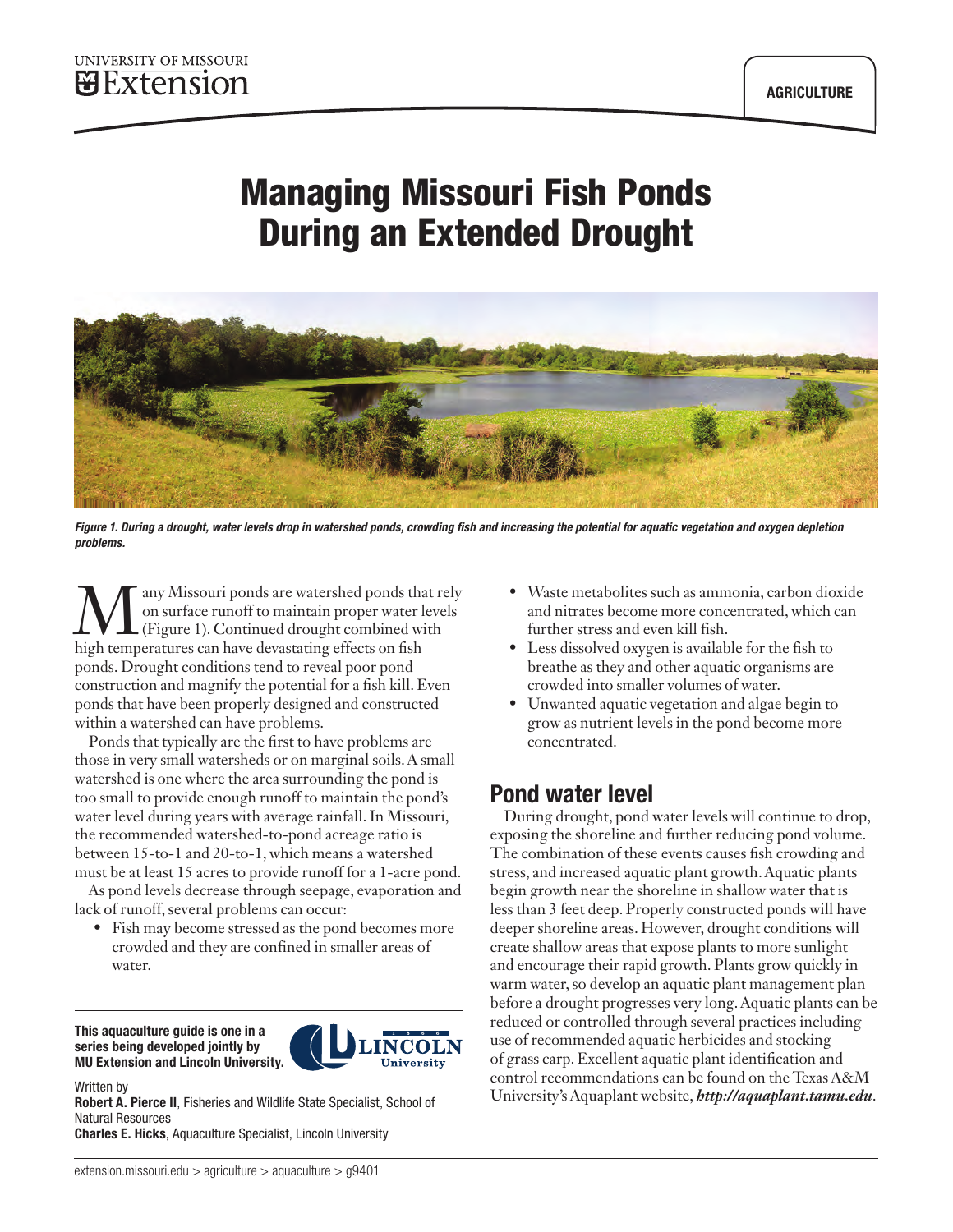

*Figure 2. As a drought continues, pond waters can drop to dangerous levels, increasing aquatic plant growth, decreasing water quality and stressing fish, making them more vulnerable to disease and death.*

#### Aeration and pond oxygen

As a drought progresses, the danger of oxygen depletion in a pond greatly increases. Warm water holds less dissolved oxygen than cooler water. Dissolved oxygen (DO) is measured in a few different ways: parts per million (ppm), milligrams per liter (mg/L) or percent saturation. When measuring dissolved oxygen, concentrations range from 0 to 14 ppm or mg/L (both units of measure are the same; an oxygen test kit will use only one of them). Generally, fish become stressed when dissolved oxygen levels fall below 5 ppm, which is equivalent to 5 mg/L. The lower the concentration, the greater the stress. Dissolved oxygen levels that remain below 1 to 2 mg/L for a few hours can result in large fish kills.

The relationship of water temperature and the amount of dissolved oxygen available in the water is shown in the following example. At 77 degrees F, dissolved oxygen saturation in water is about 8 ppm; at 95 degrees F, it is about 7 ppm. Let's assume that a 3-acre pond with an average depth of 4 feet (3 acres  $\times$  4 feet = 12 acre-feet of water) at normal water levels last spring had 1,500 pounds of fish. If the water temperature was 77 degrees F and if the water was saturated with oxygen, 264 pounds of oxygen would have been available for the fish to use. Now let's assume that this summer the pond has a surface acreage of only 1.5 acres and an average depth of only 2 feet (3 acre-feet of water) and still supports 1,500 pounds of fish. If the water temperature was 95 degrees F and the water was saturated with oxygen, only 57 pounds of oxygen would be available to the fish. These differences will influence the survival of the fish in your pond.

In addition, algae and aquatic plants become more abundant in warm water and in ponds with lower water levels (Figure 2). Although plants produce oxygen during daylight hours, they consume oxygen at night and during extended periods of cloudy weather. Also, intense sunlight can cause algal blooms to die off, which further depletes oxygen. More abundant vegetation can also cause wide swings in pH levels because during the day when the plants are carrying on photosynthesis they use carbon dioxide  $(CO<sub>2</sub>)$ , which combined with water acts as a weak acid. As the  $CO<sub>2</sub>$  is used up, the water becomes more alkaline and can reach pH levels above 10, an uncomfortable range for warm-water fish.

The use of supplemental aeration in ponds can protect fish during a drought. The simplest solution is to use an electric aerator that provides about ¾ horsepower of efficient aeration per acre of pond area. Operate the aerator as needed or by a timer set to operate during the night. Other aeration solutions include pumps and outboard motors. Pumps can be used to circulate pond water, and the water can be splashed over a diffuser to increase the oxygen content. A drop of at least 2 feet, from the diffuser to the pond water, is needed to allow time for the water to absorb oxygen from the air. Pumps are efficient in moving water but usually move less water per horsepower than pond aerators. A pump can be used most efficiently to create a sanctuary area for fish to gather rather than to aerate an entire pond. Outboard motors can be carefully positioned to stir and splash pond water, but use this method only in dire emergency and be sure to follow safety precautions.

## Warning signs of oxygen depletion

Oxygen depletion is the most common cause of fish kills in ponds. Fish kills from oxygen depletion can occur from April through November but are most common during the months of July, August and September. The weather during these critical months can trigger oxygen depletion, so monitor local weather conditions and observe your pond on a frequent basis.

- Check the pond early in the morning; this is when dissolved oxygen levels will be at their lowest.
- Watch for any changes in pond water color. A change from green to brown, grey or black may indicate that the algae has died and oxygen depletion will occur in as little as 24 hours.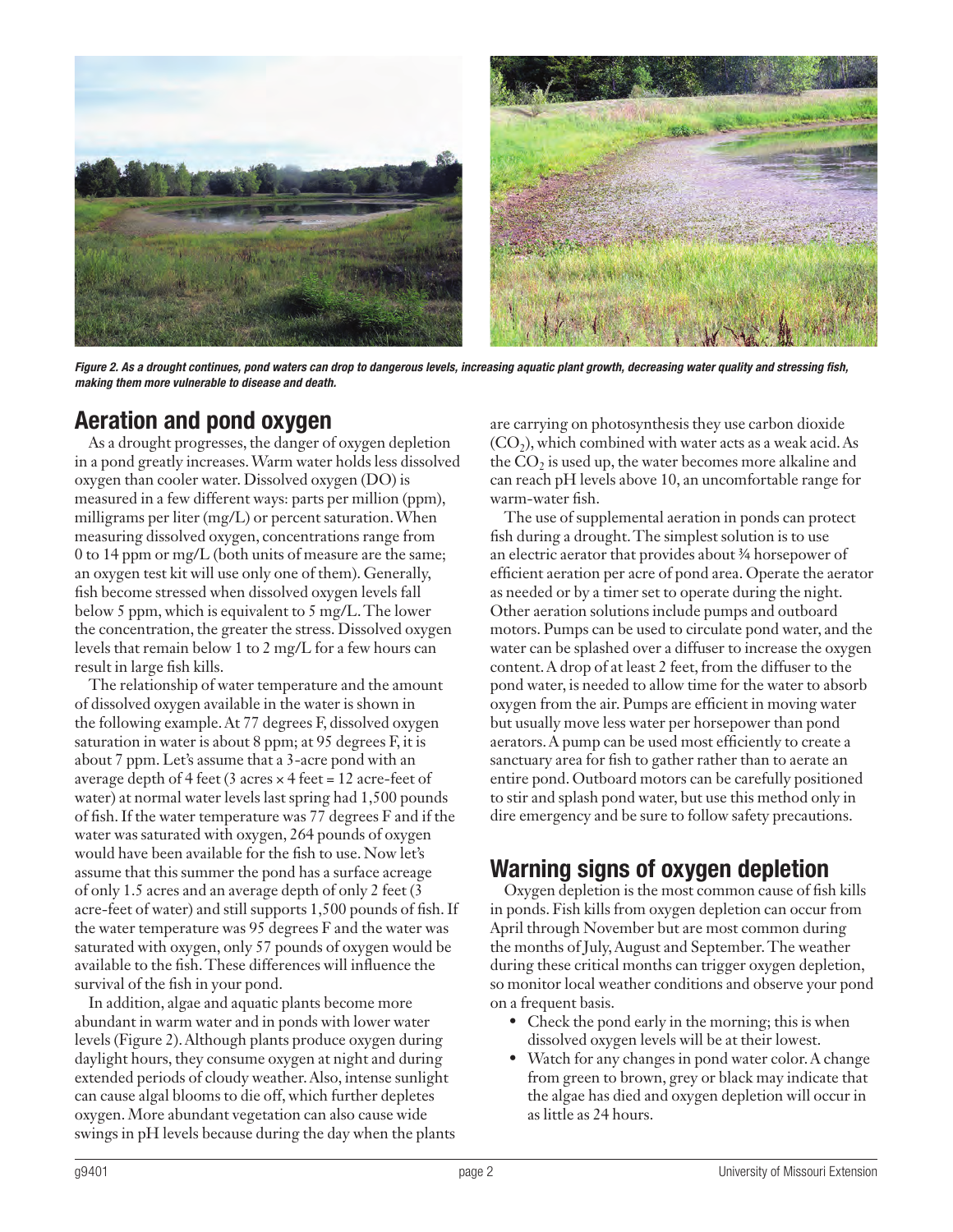- Cloudy weather reduces the amount of sunlight available for plants to use in oxygen production. Oxygen may deplete rapidly after two or three days of cloudy weather.
- Windy weather may cause shallow ponds to "turn over" and mix water that has lower amounts of oxygen throughout the pond. This condition is particularly dangerous when dense blooms of algae are present on the water surface.
- When being fed a supplemental feed, fish eat less or stop feeding altogether. Carefully observe the feeding behavior of fish as a sign of low oxygen, and take preventive measures to provide supplemental oxygen.
- Fish will come to the surface in the morning and gulp air when oxygen levels are lower and as oxygen is being depleted in the water. When you see this behavior, aerate the pond immediately.

#### Reducing the chance of a fish kill during a drought

In addition to watching for and treating for an oxygen depletion by providing supplemental aeration, pond owners can reduce the chance of a fish kill by taking take preventive actions in the management of a drought-affected pond.

- Keep cows and other livestock from having direct access to the pond. Livestock wading in the pond will make the water muddy and further stress the fish. Also, manure in the pond will contribute to oxygen depletion.
- Do not apply aquatic herbicides to the pond during a drought. High temperatures and decreasing water volume will increase the chance of oxygen depletion as a result of increasing plant decay during decomposition.
- Take measures to thin the existing fish population, such as fishing the pond more.
- Increased fertility will influence the production of dissolved oxygen and consumption in a pond. The two primary sources of dissolved oxygen are photosynthesis from green plants and diffusion from the air. The green color of water in a pond is from a bloom of microscopic green plants known as phytoplankton. These microscopic aquatic plants, like other plants, produce oxygen in the presence of sunlight but use oxygen during periods of darkness. This activity results in wide daily fluctuations of dissolved oxygen, with very high concentrations in the late afternoon and low concentrations just after dawn. Under normal conditions, dissolved oxygen concentrations in the pond will reach a state of balance with the phytoplankton producing as much oxygen as they use. A problem is most likely to occur when the phytoplankton use more oxygen than they produce. This problem is compounded by reduced water levels and higher water temperatures. As discussed earlier, warmer water contains less dissolved oxygen; and if the same amount of nutrients are

present in this reduced volume of water, the nutrients become concentrated and will support a greater amount of phytoplankton. Thus, very fertile waters are more likely to experience oxygen depletions during an extended drought.

• Proper watershed management is key to maintaining a healthy pond. One frequent problem is over-use of fertilizers in the watershed, which compounds vegetation problems and oxygen depletions. Original placement, design and construction are also very important, especially during drought years. As stated earlier, a ratio of 15 acres of watershed to 1 acre of pond surface is recommended. Even in dry years, this ratio ensures adequate exchange of water and can help prevent a pond from drying up.

#### Fish diseases and stress

Drought conditions may increase the prevalence of some fish diseases. Diseases that occur in warmer water temperatures include columnaris, aeromonas, enteric septicemia of catfish (ESC) and several viral infections. Any stressful condition increases the likelihood that these diseases will occur. Parasitic diseases including gill parasites and grubs may become a problem as fish are crowded into smaller volumes of water.

Columnaris is a bacterial disease that is more frequent in temperatures above 70 degrees F than at lower temperatures. This bacteria is present in the soils of most ponds and becomes pathogenic when fish are stressed or in crowded conditions. Pond water pH may be increased by liming during the winter months to make columnaris infections less likely.

Other soil-borne bacteria that are common belong to the genus *Aeromonas*. Aeromanos infections occur when fish populations are overcrowded and under increased stress. Partial oxygen depletion can cause increased infections. If aeromonas is observed in species such as channel catfish, feed Romet medicated feed immediately. For medicated feeds to be effective, feed them for the specified time at a quantity that will deliver the proper dose to the fish. If you are currently restricting feed to your fish, you should increase the feeding rate to the amount that fish will consume in 20 to 30 minutes when feeding medicated feed.

ESC is caused by a bacteria that is carried by most catfish in the U.S. Most ESC infections occur in water that is between 75 and 82 degrees F and are the result of fish being exposed to stressful conditions. Common stressors that encourage an outbreak of ESC are low dissolved oxygen or a rapid change in water temperatures.

Most catfish populations in the U.S. also carry channel catfish virus, though resistance to the disease has developed over time. However, if catfish develop swollen bellies and pop-eyes, you may suspect channel catfish virus. Water temperatures over 77 degrees F increase the frequency of this disease. Other viruses affect largemouth bass and catfish, but are not as prevalent as ESC and channel catfish virus.